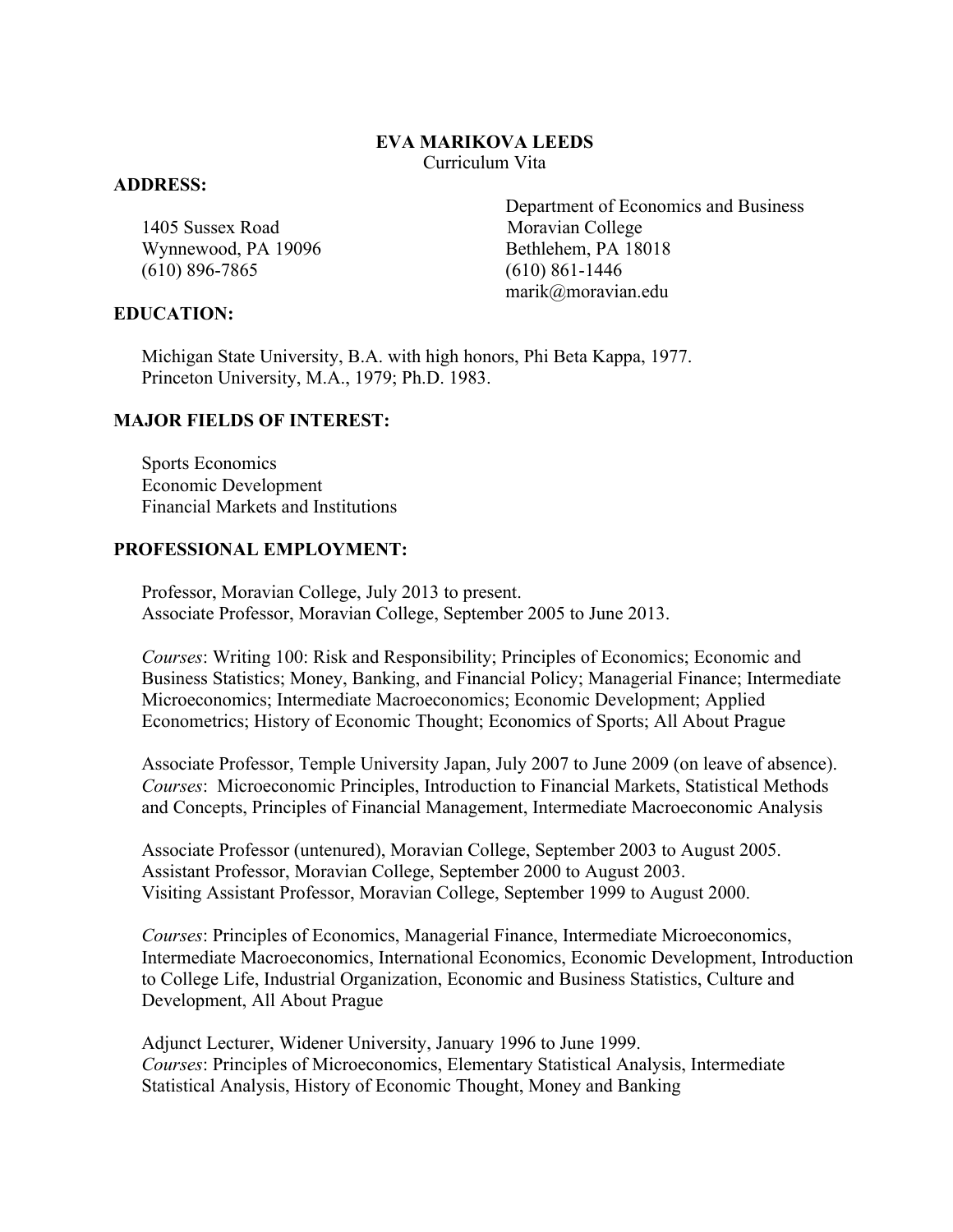Adjunct Assistant Professor, Rider University, September 1996 to May 1997. *Graduate Courses*: Economic Analysis, Managerial Economics

Advisor to the Minister, Ministry of the Economy of the Czech Republic, September 1994 to March 1995.

Assistant Professor, Franklin and Marshall College, July 1987 to June 1994. *Courses*: Business Finance, Business Statistics, Investments, Speculative Markets, Advanced Financial Theory

Fulbright Lecturer, Prague School of Economics, Fall 1991. *Courses*: Money and Banking

Assistant Professor, Villanova University, September 1986 to June 1987. *Courses*: Principles of Macroeconomics, Money and Banking

Assistant Professor, Temple University, September 1983 to June 1986. *Courses*: Money and Credit, Financial Markets and Institutions, Financial Management

Assistant Professor, University of Houston, September 1982 to August 1983. *Courses*: Intermediate Macroeconomics, Monetary Theory and Policy

Instructor, Rutgers University, September 1981 to June 1982. *Courses*: Introduction to Macroeconomics, Money and Banking

## **AWARDS and FELLOWSHIPS:**

Guest Researcher, Institute for the Study of Labor (IZA), February-April 2016 Visiting Scholar, University of Michigan, September 2006 to April 2007 The Foundation for a Civil Society, Expert Advisors Program, Fall/Winter 1994 Fulbright Lecturing Award, Prague School of Economics, Fall 1991 Wye Faculty Seminar Fellowship, 1988 Summer Research Fellowship, Temple University, 1986 Princeton University Fellowship, September 1977 to May 1981

## **ARTICLES:**

"On the Similarity of Macro-econometric Models of Market and Planned Economies: The First Models of Czechoslovakia," with Jan Kmenta, Comparative Economic Studies, XXIX, Spring 1987, pp. 63-80.

"Why Are Mortgage Rates So Uniform?" Atlantic Economic Journal, XV, July 1987, pp. 33- 41.

"Interest Rate Risk with Price-Level Adjusted Mortgages," Housing Finance Review, VIII, No. 2, Spring 1989, pp. 107-116.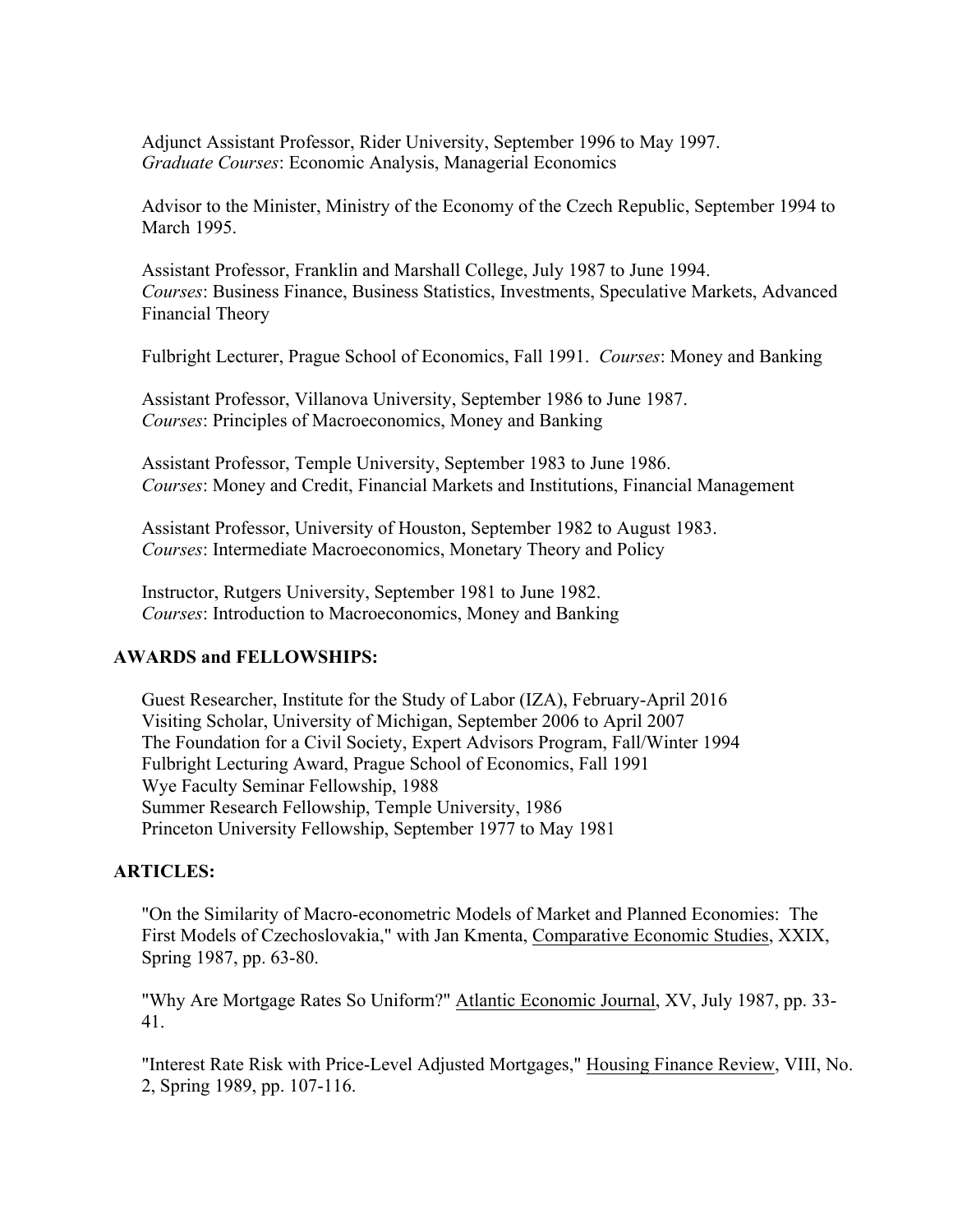"The Birth and Death of Central Planning," (in Czech), Promeny, Vol. 28, No. 2, April 1991, pp. 81-89.

"The Market for Indexed Financial Instruments," Eastern Economic Journal, XVII, No. 3, July-September 1991, pp. 291-296

 "The Riskiness of Price-Level Adjusted Mortgages," Review of Business, Vol. 15, No. 1, Summer/Fall 1993, pp. 42-45.

"Voucher Privatization in Czechoslovakia," Comparative Economic Studies, XXXV, No. 3, Fall 1993, pp. 19-37.

"Models of Disequilibrium and Shortage in Centrally Planned Economies," Atlantic Economic Journal, Vol. 22, No. 3, September 1994.

"The Reemerging Mortgage Market in the Czech Republic," The Financier, Vol. 2, No.1, February 1995, pp. 66-74. Reprinted in International Securitisation Report, Issue 13, August 1995, pp. 31-37.

"The Mortgage Market in the Czech Republic," Housing Finance International, Vol. X, No. 3, March 1996, pp. 11-19.

"Bachelor's and Master's Degrees Yesterday and Today," (in Czech), Noted Czech Entrepreneurs and Czech Economists Abroad, Proceedings of the Conference in Celebration of the 650th Anniversary of the Founding of Charles University, Karolinum Press, Prague, 1999.

 "The Mortgage Market in the Czech Republic," in Jan P. Skalný and Miloslav Rechcígl, Jr., Editors, The Transformation of Czech and Slovak Societies on the Threshold of the New Millennium and Their Role in the Global World, Selected Papers from the  $21<sup>st</sup>$  World Congress (of SVU), Pilsen, Czech Republic, June 23-30, 2002, 406-410.

"The Effect of Interest Rates on Building Savings in the Czech Republic," in Moravia from World Perspective, Selected Papers from the 22<sup>nd</sup> World Congress of Czechoslovak Society of Arts and Sciences (SVU), Olomouc, Czech Republic, June 26-July 4, 2004, edited by Tomáš Motlíček and Miloslav Rechcígl, Repronis, Ostrava, 2006, pp. 71-75.

"A Stadium by Any Other Name: The Value of Naming Rights," with Michael Leeds and Irina Pistolet, Journal of Sports Economics, Vol. 8, No. 6, December 2007, pp. 581-595.

"International Soccer Success and National Institutions," with Michael Leeds, Journal of Sports Economics, Vol. 10, No. 4, August 2009, pp. 369-390.

"The Role of Managers in Team Performance," with David Berri, Michael Leeds, and Michael Mondello, International Journal of Sport Finance, v. 4, no. 2, May 2009, pp. 76-93.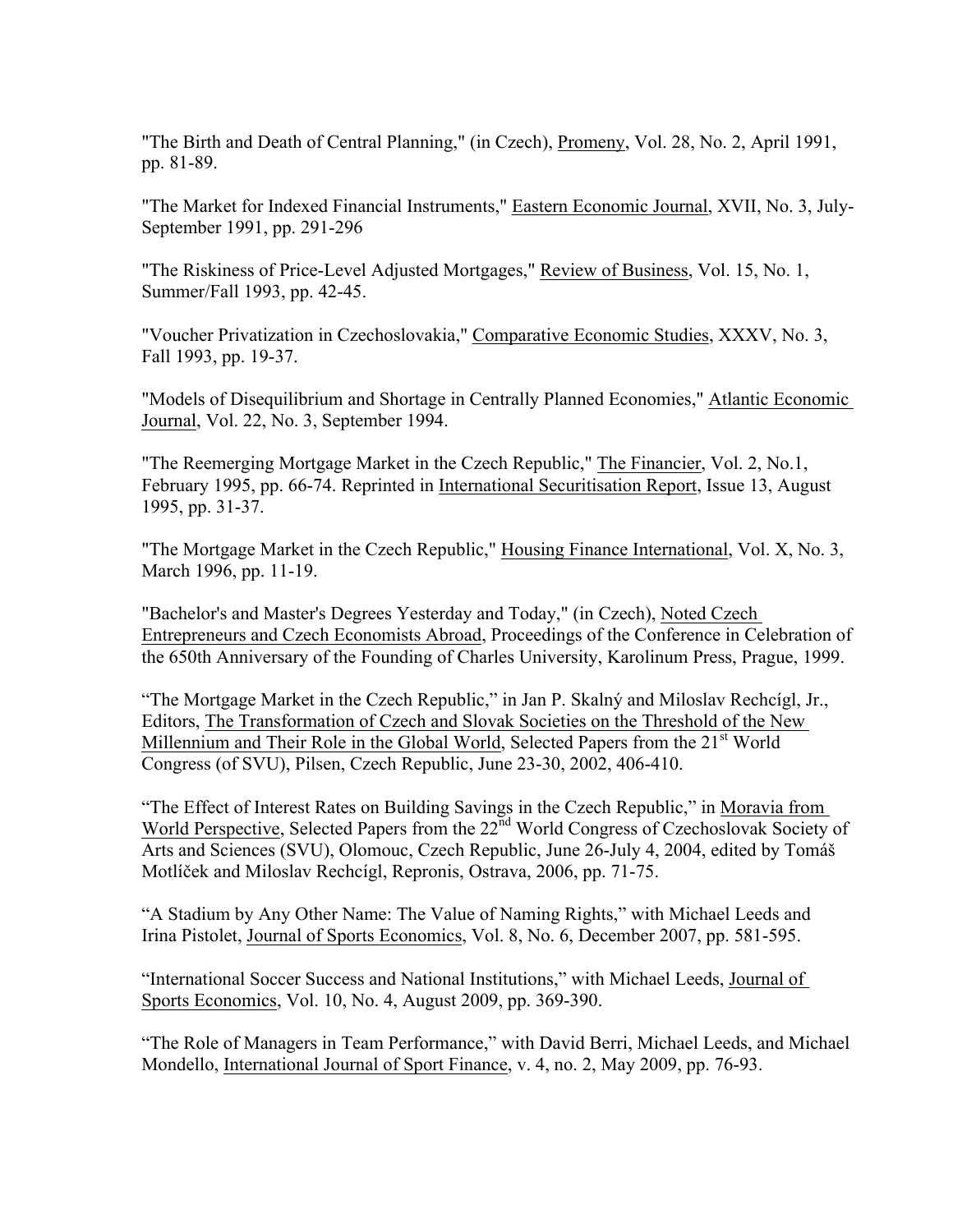"Gold, Silver, and Bronze: Determining National Success in Men's and Women's Summer Olympic Events," with Michael Leeds, Jahrbücher f. Nationalökonomie u. Statistik, 232(3), 2012, 279-292.

"Cracking the Glass Ceiling," with Michael Leeds, Ivey Business Journal, University of Western Ontario, January/February 2015 http://iveybusinessjournal.com/cracking-the-glass-ceiling/

"Gender Differences in Response to Setbacks: Evidence from Professional Tennis (with Lauren Banko and Michael Leeds), Social Science Quarterly, 97(2), June 2016: 161-176.

Monopsony Power in the Labor Market of Nippon Professional Baseball (with Michael Leeds), Journal of Managerial and Decision Economics (forthcoming)

## **CHAPTERS and BOOKS:**

"The Birth and Death of Central Planning," Chapter 2 in The Political Economy of Global Restructuring: Volume I, Economic Organization and Production, Ingrid Rima, editor, Edward Elgar, 1993.

Making Government Work: Lessons from America's Governors and Mayors, Rowman and Littlefield, 2000, co-edited with Paul J. Andrisani and Simon Hakim.

"Event Analysis," with Michael Leeds, Chapter 16 in Leo Kahane and Stephen Shmanske, Editors. Oxford Handbook of Sports Economics, Oxford, UK: Oxford University Press, 2012.

Handbook on the Economics of Women's Sports, Edward Elgar, 2013, co-edited with Michael Leeds. http://www.elgaronline.com/abstract/9781849809382.xml

"Do Men and Women Respond Differently to Economic Contests? The Case of Men's and Women's Figure Skating," with Michael Leeds, Chapter 15 in Handbook on the Economics of Women's Sports (above).

## **NOTES, BOOK REVIEWS, and BLOGS:**

"The Bird-in-the-Hand Argument Revisited," Atlantic Economic Journal, XVIII, December 1990, p. 77.

"One Up on Wall Street," Journal of Small Business Management, July 1991, Vol. 29, No. 3, pp. 80-82.

"Contrasting Styles of Industrial Reform: China and India in the 1980s," Comparative Economic Studies, XXXV, No. 3, Fall 1993, pp. 72-75.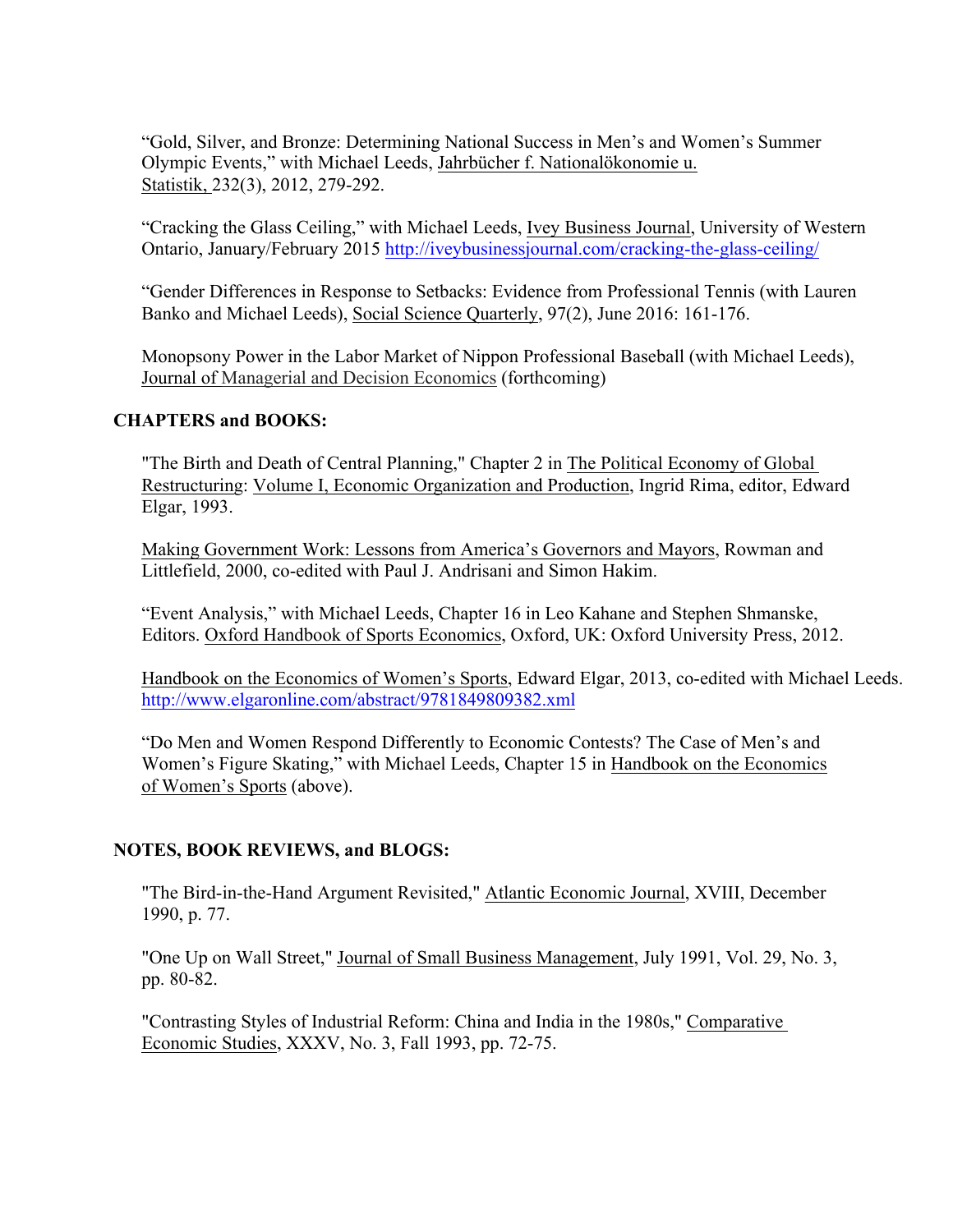"The Next Great Globalization: How Disadvantaged Nations Can Harness Their Financial Systems to Get Rich," Eastern Economic Journal, Vol. 34, No. 1, Winter 2008, pp. 135-8.

"A Stadium by Any Other Name: Reply to Blair and Haynes," with Michael Leeds and Irina Pistolet, Journal of Sports Economics, April 2009, 10(2), pp. 207-208.

"From Communists to Foreign Capitalists," Comparative Economic Studies, 2009, No. 2, vol. 51, pp. 278-280.

The Beautiful Game and the Dismal Science (with Michael Leeds), *OECDinsights,*  http://oecdinsights.org/2010/06/14/the-beautiful-game-and-the-dismal-science/ June 2010

# **WORK IN PROGRESS:**

"Incentives and Rewards of Head Football Coaches" "Developmental Deficits in the Arab World" "Competitive Balance in Japanese Baseball"

### **PRESENTATIONS—Since 2001:**

"The Mortgage Market in the Czech Republic," The 21<sup>st</sup> World Congress of the Czechoslovak Society of Arts and Sciences, Pilsen, June 2002.

"The Effect of Tariffs on the Steel Industry," (with Borko Milosev), 54<sup>th</sup> International Atlantic Economic Conference, Washington, DC, October 2002.

"What's in a Name? The Value of Naming Rights," (with Michael Leeds and Irina Pistolet), by Michael Leeds, Economics Department seminar at the University of Maryland-Baltimore County, March 2003.

"What's in a Name? The Value of Naming Rights," (with Michael Leeds and Irina Pistolet), by Michael Leeds, 78<sup>th</sup> Western Economic Association Meetings, Denver, July 2003.

"The Effect of Interest Rates on Building Savings in the Czech Republic," The 22<sup>nd</sup> World Congress of the Czechoslovak Society of Arts and Sciences, Olomouc, June 2004. "Assessing Development in the Arab World," Eastern Economic Association 31<sup>st</sup> Annual Conference, New York, March 2005.

"Analyzing Development in the Arab World," Southern Economic Association 75th Annual Conference, Washington, DC, November 2005.

"Total Factor Productivity in the National Basketball Association," (with Michael Leeds), by Michael Leeds, Eastern Economic Association 32<sup>nd</sup> Annual Conference, Philadelphia, PA, February 2006.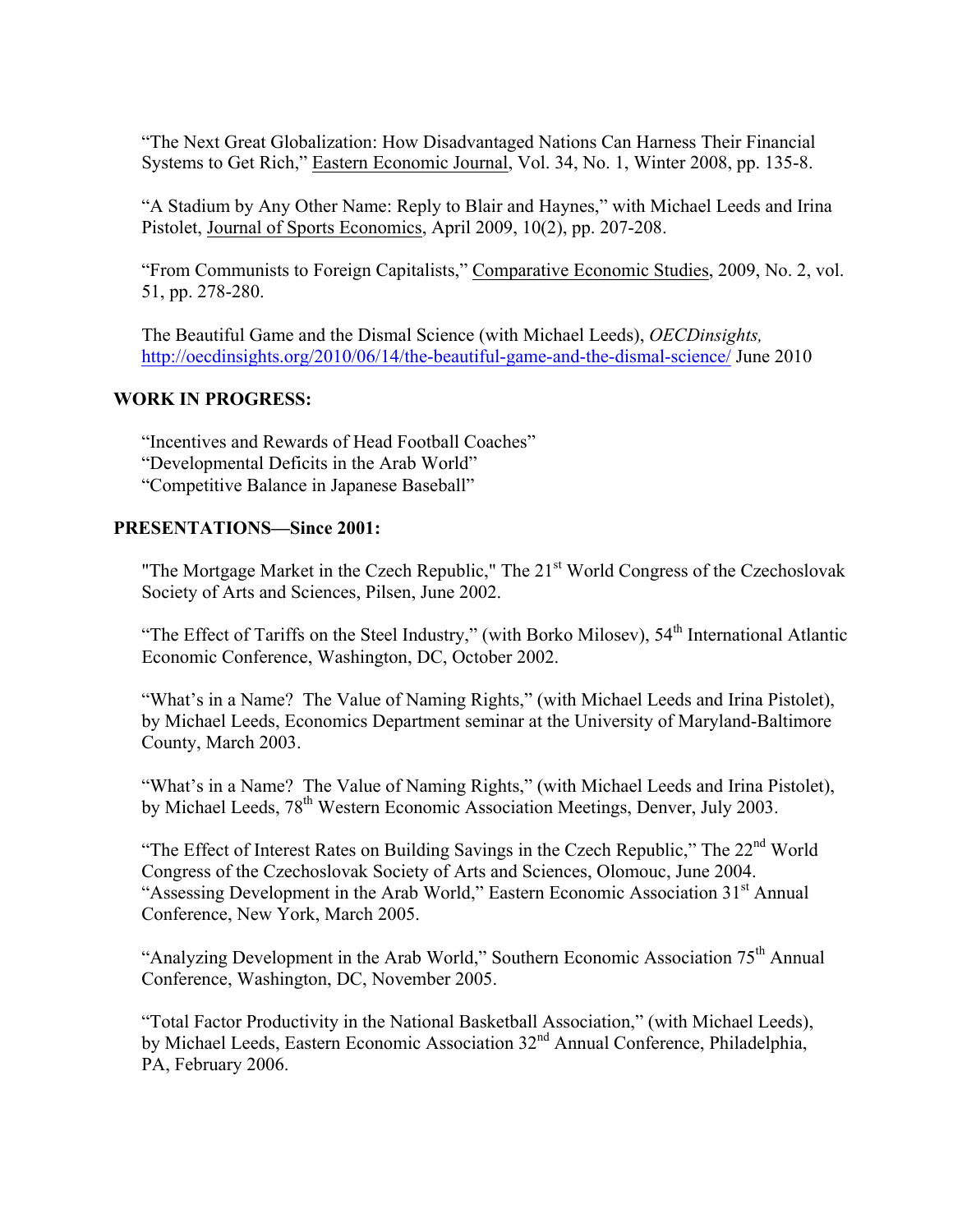"The Effect of Tariffs on the Steel Industry," 23rd World Congress of Czechoslovak Society of Arts and Sciences (SVU), České Budĕjovice, Czech Republic, June 2006.

"International Soccer Success and National Institutions," (with Michael Leeds), Eastern Economic Association 33rd Annual Conference, New York, NY, February 2007. **"**Developmental Deficits in the Arab World," Conference of the Czechoslovak Society of Arts and Sciences, Bethlehem, PA, June 2007.

"The U.S. Sub-Prime Crisis," Institute for Contemporary Japanese Studies Economics Seminar, Temple University Japan, April 23, 2008.

"Incentives and Rewards of Head Football Coaches," (with Michael Leeds and Danna Tang), by Michael Leeds, Western Economic Association International 83<sup>rd</sup> Annual Conference, Honolulu, HI, June 2008.

"Japan, Asia, and the Financial Meltdown," Institute for Contemporary Japanese Studies Panel Discussion, Temple University Japan, October 22, 2008.

"Who Wins What Medals? Income, Culture, and Olympic Performance," (with Michael Leeds) Western Economic Association International Pacific Rim Conference, Kyoto, Japan, March 2009.

"Testing for the Impact of Performance Enhancing Drugs in Major League Baseball," (with Michael Leeds) by Michael Leeds, International Health Economics Association Conference, Beijing, China, July 2009.

"Performance and Rewards: The Case of Division I-A Football Coaches," (with Michael Leeds and Danna Tang) by Michael Leeds, Eastern Economic Association  $36<sup>th</sup>$  Annual Conference, Philadelphia, PA, February 2010.

"Who Wins What Medals?" (with Michael Leeds), Western Economic Association International 85<sup>th</sup> Annual Conference, Portland, OR, July 2010.

"Causes and Consequences of Competitive Balance in Japanese Baseball," (with Michael Leeds), Eastern Economic Association  $37<sup>th</sup>$  Annual Conference, New York, NY, February 2011.

"Do Men and Women Respond Differently to Pressure? Evidence from Figure Skating," (with Michael Leeds), Southern Economic Association 81<sup>st</sup> Annual Conference, Washington, DC, November 2011.

"The Impact of Star Effect: Was Annika Sorenstam Bad for Golf?" (with Michael Leeds), Eastern Economic Association 38<sup>th</sup> Annual Conference, Boston, MA, March 2012.

"Was there an 'Annika Sorenstam' Effect in the LPGA?" (with Michael Leeds), ODE Session of the Allied Social Science Associations Annual Meeting, San Diego, CA, January 2013.